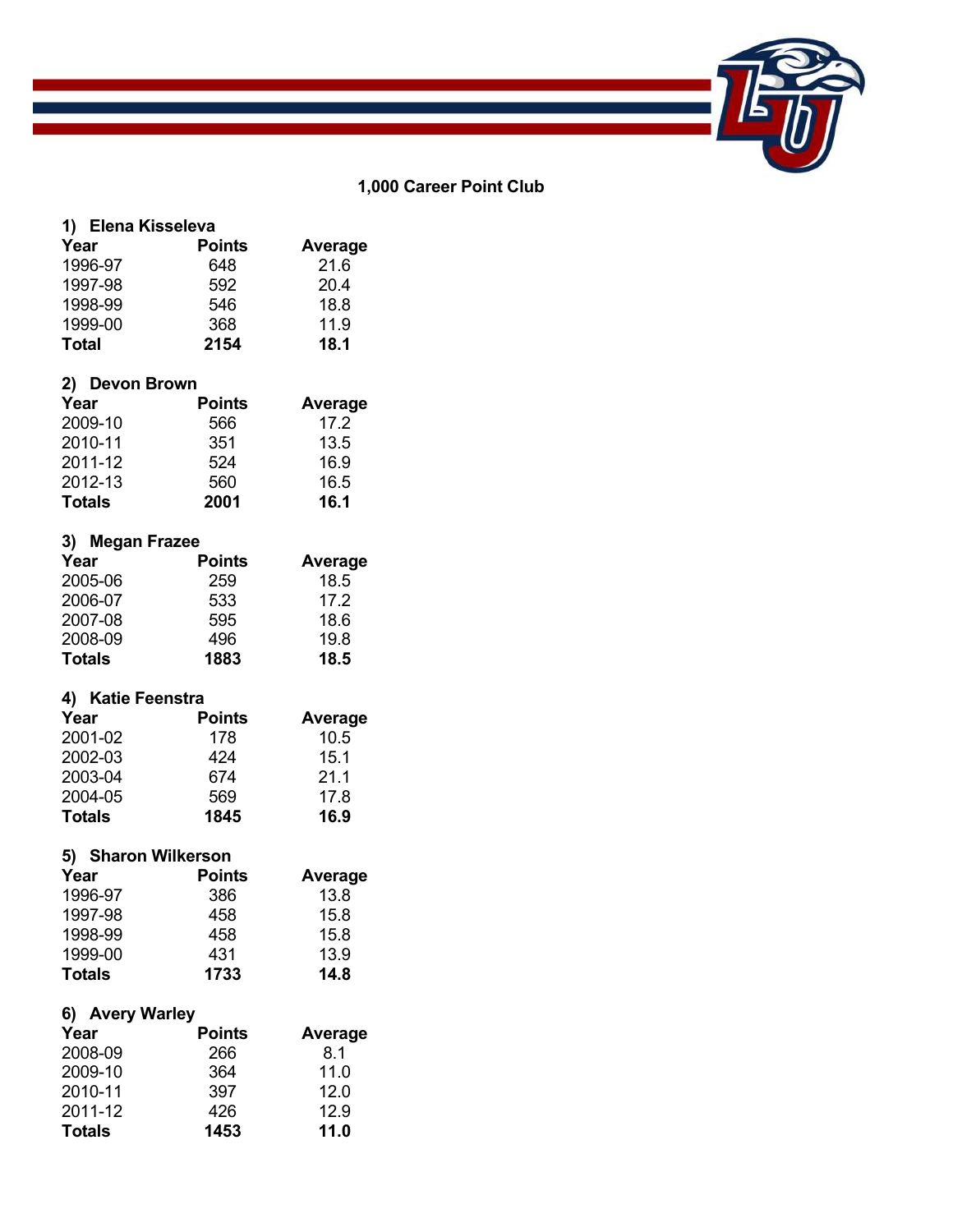| 7) Ashley Rininger     |               |                |
|------------------------|---------------|----------------|
| Year                   | <b>Points</b> | Average        |
| 2012-13                | 233           | 6.9            |
| 2013-14                | 456           | 14.7           |
| 2014-15                | 422           | 12.8           |
| 2015-16                | 269           | 11.2           |
|                        |               | 11.3           |
| <b>Totals</b>          | 1380          |                |
| 8) Sarah Wilkerson     |               |                |
| Year                   | <b>Points</b> | <b>Average</b> |
| 1996-97                | 352           | 12.1           |
| 1997-98                | 365           | 12.6           |
| 1998-99                | 360           | 12.4           |
| 1999-00                | 254           | 10.2           |
| Totals                 | 1331          | 11.9           |
|                        |               |                |
| 9) Bridgette Rettstatt |               |                |
| Year                   | Points        | Average        |
| 2017-18                | 92            | 3.4            |
| 2018-19                | 330           | 11.0           |
| 2019-20                | 230           | 8.2            |
| 2020-21                | 223           | 8.3            |
| 2021-22                | 352           | 11.4           |
| <b>Totals</b>          | 1227          | 8.6            |
| 10) Keyen Green        |               |                |
| Year                   | <b>Points</b> | Average        |
| 2016-17                | 370           | 12.3           |
| 2017-18                | 414           | 12.9           |
|                        |               |                |
| 2019-20                | 431           | 13.9           |
| <b>Totals</b>          | 1215          | 13.1           |
| 11) Ginny Holloway     |               |                |
| Year                   | <b>Points</b> | <b>Average</b> |
| 1991-92                | 120           | 4.1            |
| 1992-93                | 271           | 9.7            |
| 1993-94                | 365           | 13.5           |
| 1994-95                | 424           | 15.7           |
| <b>Totals</b>          | 1180          | 10.6           |
|                        |               |                |
| 12) Sharon Snodgrass   |               |                |
| Year                   | <b>Points</b> | Average        |
| 1978-79                | 299           | 13.0           |
| 1979-80                | 242           | 9.7            |
| 1980-81                | 305           | 11.3           |
| 1981-82                | 323           | 12.9           |
| <b>Totals</b>          | 1169          | 11.7           |
| 13) Kristal Tharp      |               |                |
| Year                   | Points        | Average        |
| 2001-02                |               | 9.2            |
|                        | 230           |                |
| 2002-03                | 360           | 12.0           |
| 2003-04                | 189           | 8.2            |
| 2004-05                | 382           | 11.6           |
| <b>Totals</b>          | 1161          | 10.5           |